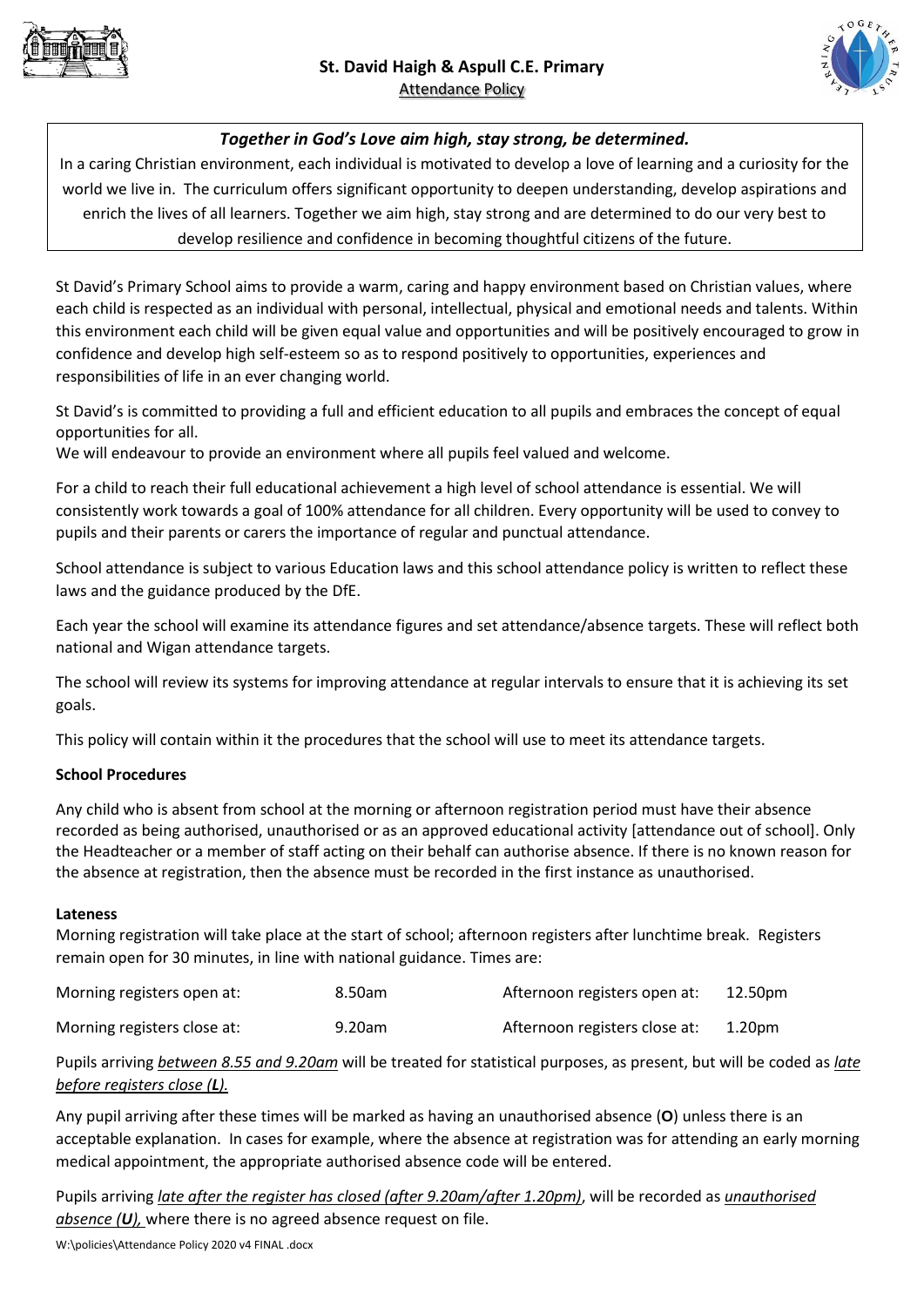



Pupils who are consistently late are disrupting not only their own education, but also that of others. Where persistent lateness gives cause for concern, a meeting with the Class Teacher or Headteacher will be arranged to discuss what support can be offered.

# **First Day Absence**

If a child is absent, parents/carers MUST notify the school *on the first day and every subsequent day* (either by calling the main office number or by emailing: [enquiries@admin.saintdavids.wigan.sch.uk](mailto:enquiries@admin.saintdavids.wigan.sch.uk) ) stating the reason for the absence (other than in instances when a pupil has an illness which requires a set number of days recovery is required). **FOR ANY ABSENCE EXCEEDING 3 CONSECUTIVE DAYS, a signed note should then be sent into school on the day the child returns explaining the absence, for the school records – PLEASE DO NOT USE THE PLANNER FOR THIS NOTE.**

If no contact is made by parents/carers explaining the absence on the first day the school will try to phone to secure an explanation. The school will also ensure that proper safeguarding action is taken where necessary, and will identify whether the absence is authorised or not.

If no contact has been made by 9.30am, then the school will call all contacts held on record (in order), in an attempt to secure a reason for the absence. *If we are unable to get clarification of the reason for absence on day one of the absence, the absence period will be monitored and school will attempt to make contact every consecutive day. If after 5 consecutive days of absence, there has been no contact made, school will refer this to the Local Authority and may ask the Police to conduct a monitoring visit.*

If, after the child returns to school no explanation of absence is given by the parents/carers, the school will write to ask for an explanation. The absence will be recorded as unauthorised after 2 weeks if no explanation can be obtained.

Red, Amber and Green letters will be **sent home half termly** to keep parents informed of their child's attendance.

Green letter = 95%+ ; Amber letter = 90-94% ; Red = less than 90% (see Appendix 6)

#### **Persistent Absence (Defined in legislation as 10% or more absences)**

Either authorised or unauthorised. A child who is persistently absent is at risk of failing to achieve their full potential within the school environment. School may carry out home visits to establish why a child is not in school.

Regular register checks are carried out and if attendance falls below 90% parents/carers will be contacted requesting an improvement and if deemed appropriate offering support of the Start Well service.

*Parents/Carers of pupil's whose attendance is at 90% or below with unauthorised absence may be considered for an Education Penalty Notice (further detail below).*

Any pupil whose attendance continues to be a cause for concern will be referred to the Attendance Service for consideration of enforcement.

#### **Frequent Absence**

It is the responsibility of the Class teacher to be aware of and bring attention to, any emerging attendance concerns.

In cases where a pupil begins to develop a pattern of absences, the school will try to resolve the problem with the parent/s. If this is unsuccessful the school may refer to the School Nursing Service if the problem appears to be a medical one or seek to establish an Early Help with the co-operation of parents. In other cases the school will seek advice from Wigan LA Attendance Team / Startwell services.

#### **A Welcome Back**

It is important that on return from an absence that all pupils are made to feel welcome. This should include ensuring that the pupil is helped to catch up on missed work and brought up to date on any information that has been passed to the other pupils.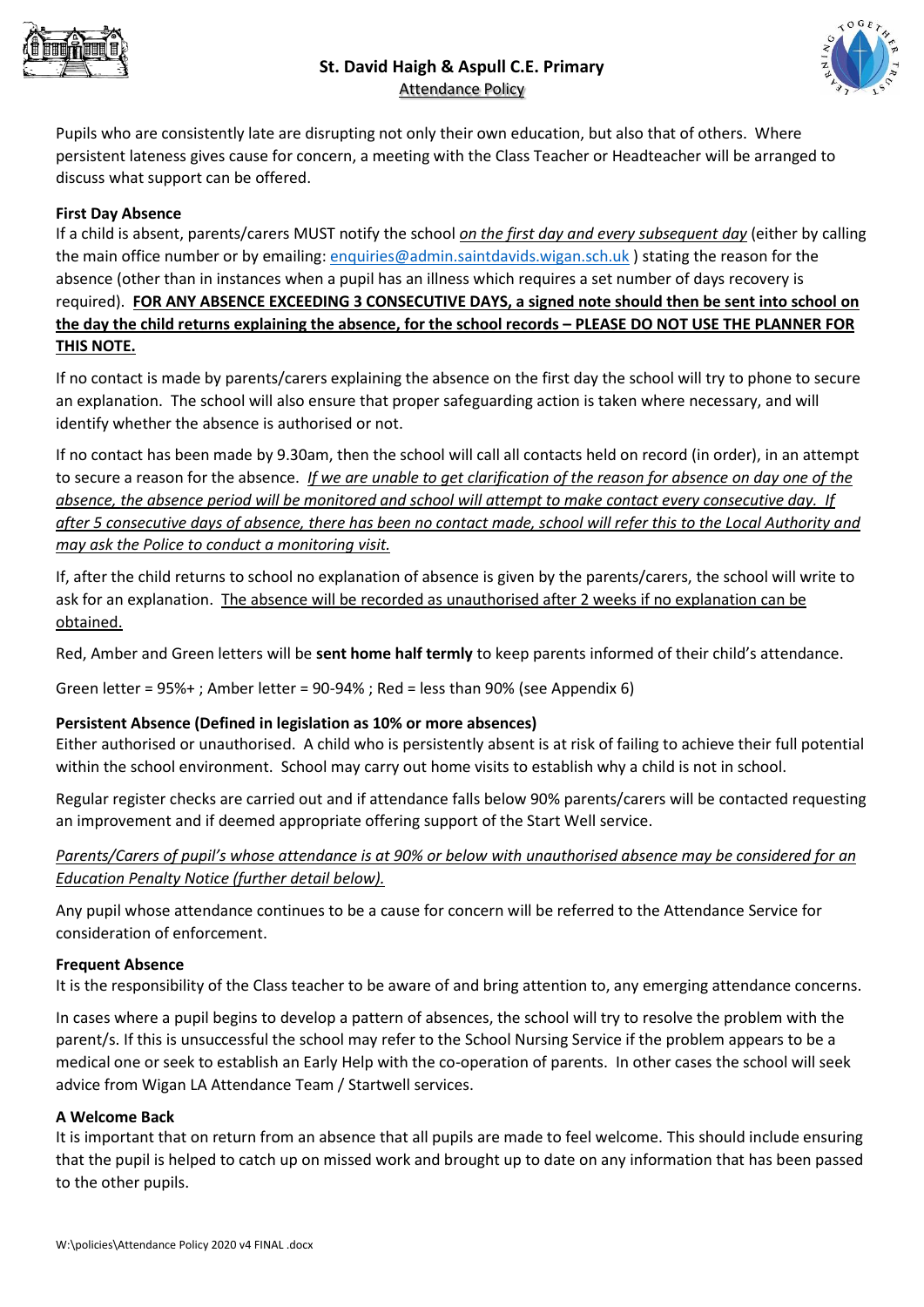



# **Absence notes**

Notes received from parents explaining absence should be kept for the remainder of the academic year. If there are attendance concerns about the pupil, that may require further investigation, then the notes may need to be retained for a longer period.

# **Promoting attendance**

The school will use opportunities as they arise to remind parents/carers, that it is their responsibility to ensure that their children receive their education.

The Home/School agreement can be used in this way.

# **Holidays in term time**

Term time holidays and extended leave are not allowed as a rule and parents/carers are discouraged from arranging holidays or extended leave of absence during term time.

The school will only grant leave of absence for family holidays in **special circumstances.** Taking a holiday during school term because it would be cheaper, better weather or tagging it on to the beginning or end of a school break is not in the DFE (Department for Education) view considered to be a 'special circumstance.'

Parents/Carers must complete the Term Time Holiday Request form in good time (at least 6 weeks before a trip) for permission to take their child out of school during term time. *(Appendix 4.2 This is separate from the 'absence request' form.)*

All term time holidays (other than those granted under the 'special circumstances' category) will be **unauthorised**. If the parents/carers choose to continue with the planned holiday it will recorded as **unauthorised absence.**

In the *rare* circumstance when the Headteacher is satisfied that there are genuine reasons for the holiday/extended leave in term time, he/she will agree up to 10 consecutive days in any one school year. This will be an authorised absence.

#### **Penalty Notices**

Section 23 of the Anti-Social Behaviour Act 2003 empowers designated LA officers, Head teachers and the Police to issue penalty notices in cases of unauthorised absences from school. The Education (Penalty Notices) (England) Regulations 2004 came in to force on  $27<sup>th</sup>$  February 2004.

The School will issue an Education Penalty Notice warning at the beginning of each term to any adult responsible for day to day care of a pupil whose attendance falls within one of more of the categories listed below.

Following this, a Penalty Notice may be issued by the Attendance Service in the following circumstances:

If a pupil falls within one of more of the following categories within a 12 week period:

- 10 sessions (5 days) of unauthorised absence) with under 90% attendance
- 20 sessions (10 days) of unauthorised absence
- Persistently arrives late for school after the close of registration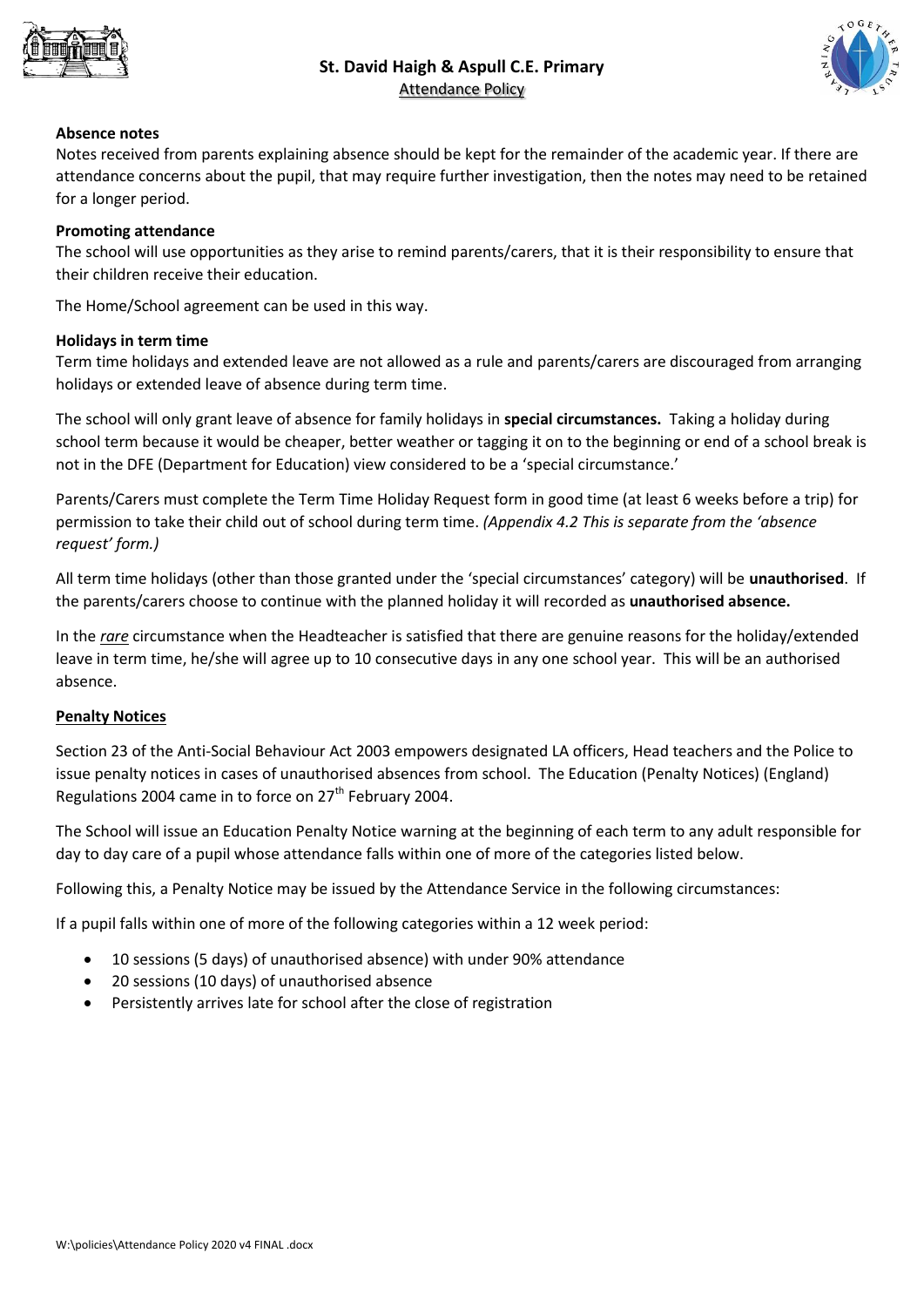



#### **Attendance Awards**

The school will use the following system to reward pupils who have good or improving attendance.

Termly Excellent Attendance is recognised by:

- A letter to parents congratulating their child and thanking them for their support
- Children are presented with a prize in assembly
- All children's names are displayed on the 'Excellent Attendance Board'
- Children who have 100% attendance for the year are presented with a voucher in assembly at the end of the year
- The newsletter to parents publishes attendance awards termly

#### **Attendance Targets**

The school will set attendance targets each year. A system for analysing performance towards the targets will be established and a senior school manager will be responsible for overseeing this work.

# **Absence Requests**

For planned absence relating to medical needs (or other non-holiday related instances), parents must complete a 'Pupil Absence request Form' (Appendix 4.1), wherever possible, in advance of the appointment. All medical appointment requests should be accompanied by proof of appointment, a copy of which will be held on record along with the request form.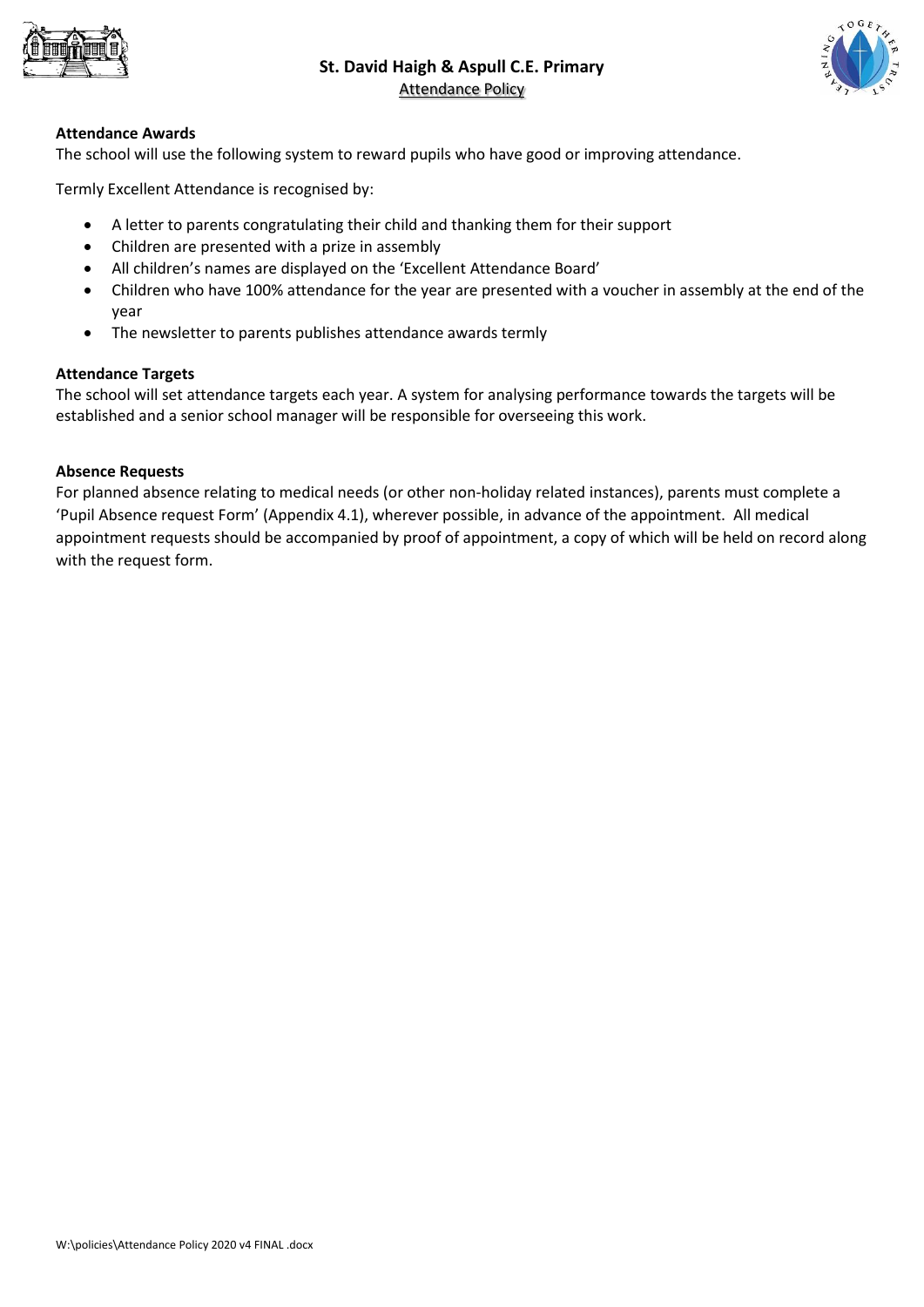



The registration system

The School will use a computerised system for keeping the school attendance records. The following national codes will be used to record attendance information.

| <b>CODE</b> | <b>DESCRIPTION</b>                                                                      | <b>MEANING</b>                      |
|-------------|-----------------------------------------------------------------------------------------|-------------------------------------|
| T           | Present (AM)                                                                            | Present                             |
| V           | Present (PM)                                                                            | Present                             |
| в           | Educated off site (NOT Dual registration)                                               | <b>Approved Education Activity</b>  |
| C           | Other Authorised Circumstances (not covered by another<br>appropriate code/description) | Authorised absence                  |
| D           | Dual registration (i.e. pupil attending other establishment)                            | <b>Approved Education Activity</b>  |
| Ε           | Excluded (no alternative provision made)                                                | Authorised absence                  |
| F           | Extended family holiday (agreed)                                                        | Authorised absence                  |
| G           | Family holiday (NOT agreed or days in excess of agreement)                              | Unauthorised absence                |
| н           | Family holiday (agreed)                                                                 | Authorised absence                  |
| I           | Illness (NOT medical or dental etc. appointments)                                       | Authorised absence                  |
| J           | Interview                                                                               | <b>Approved Education Activity</b>  |
| L           | Late (before registers closed)                                                          | Present                             |
| М           | Medical/Dental appointments                                                             | Authorised absence                  |
| N           | No reason yet provided for absence                                                      | Unauthorised absence                |
|             | Unauthorised absence (not covered by any other<br>code/description)                     | Unauthorised absence                |
| P           | Approved sporting activity                                                              | <b>Approved Education Activity</b>  |
| R           | Religious observance                                                                    | Authorised absence                  |
| S           | Study leave                                                                             | Authorised absence                  |
| Т           | Traveller absence                                                                       | Authorised absence                  |
| U           | Late (after registers closed)                                                           | Unauthorised absence                |
| v           | Educational visit or trip                                                               | <b>Approved Education Activity</b>  |
| W           | Work experience                                                                         | <b>Approved Education Activity</b>  |
| X           | Untimetabled sessions for non-compulsory school-age<br>pupils                           | Not counted in possible attendances |
| Υ           | Enforced closure                                                                        | Not counted in possible attendances |
| z           | Pupil not yet on roll                                                                   | Not counted in possible attendances |
| #           | School closed to pupils                                                                 | Not counted in possible attendances |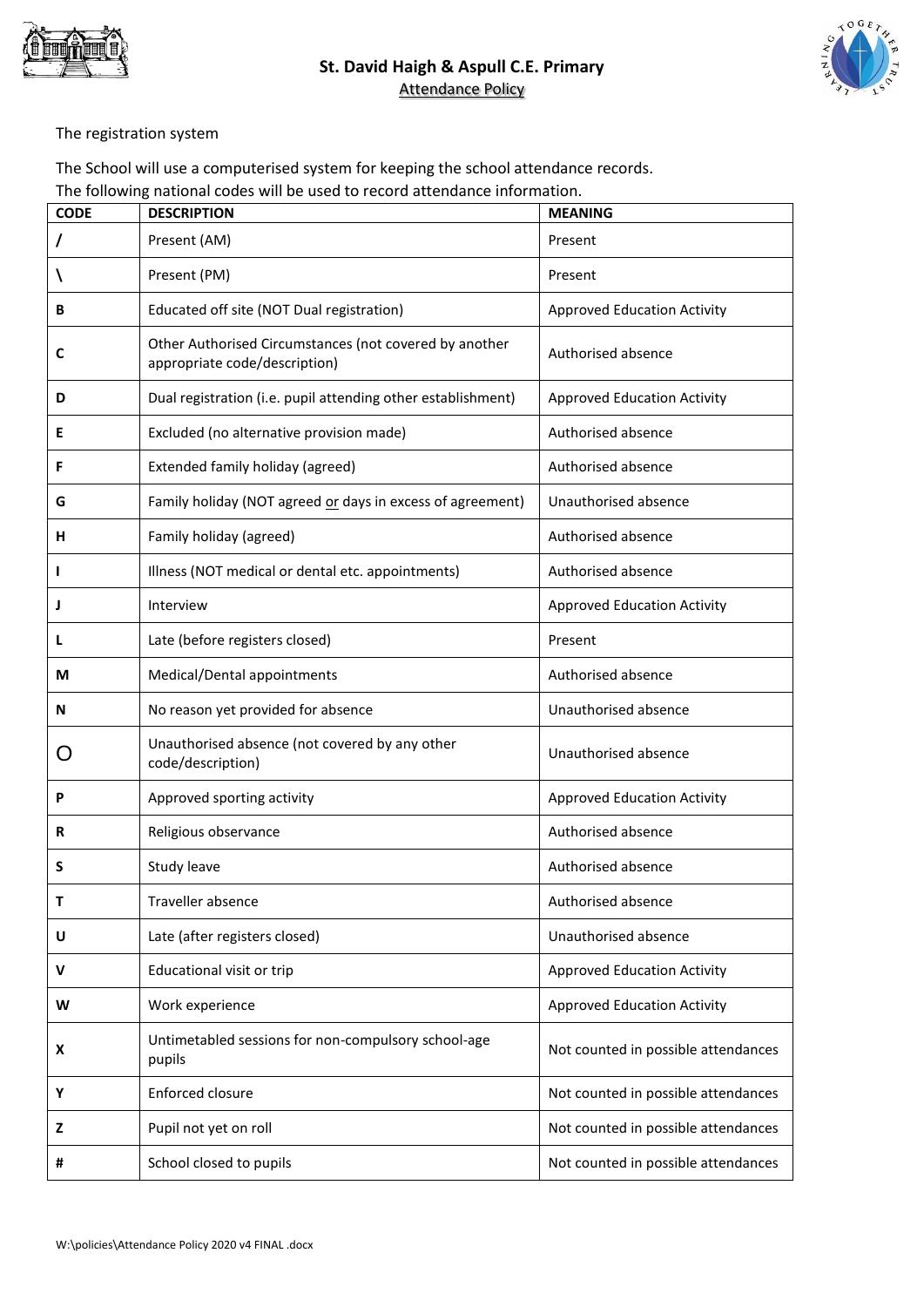



Registers by law must be kept for at least 3 years.

Computer registers must be printed out at least once a month and bound into annual volumes. Alternatively electronic back-ups or micro-fiche copies can be made. These also need preserving for at least three year.

Entries in paper registers must be in ink.

All corrections must be visible (no correcting fluid)

#### **Register Security**

The registers must be safely stored. Registered are collected from the school office at the beginning of the school day by class teachers and returned as soon as possible after the close of registration. In the afternoon registers are collected by classroom monitors at the start of registration and returned as soon as possible after the close of registration.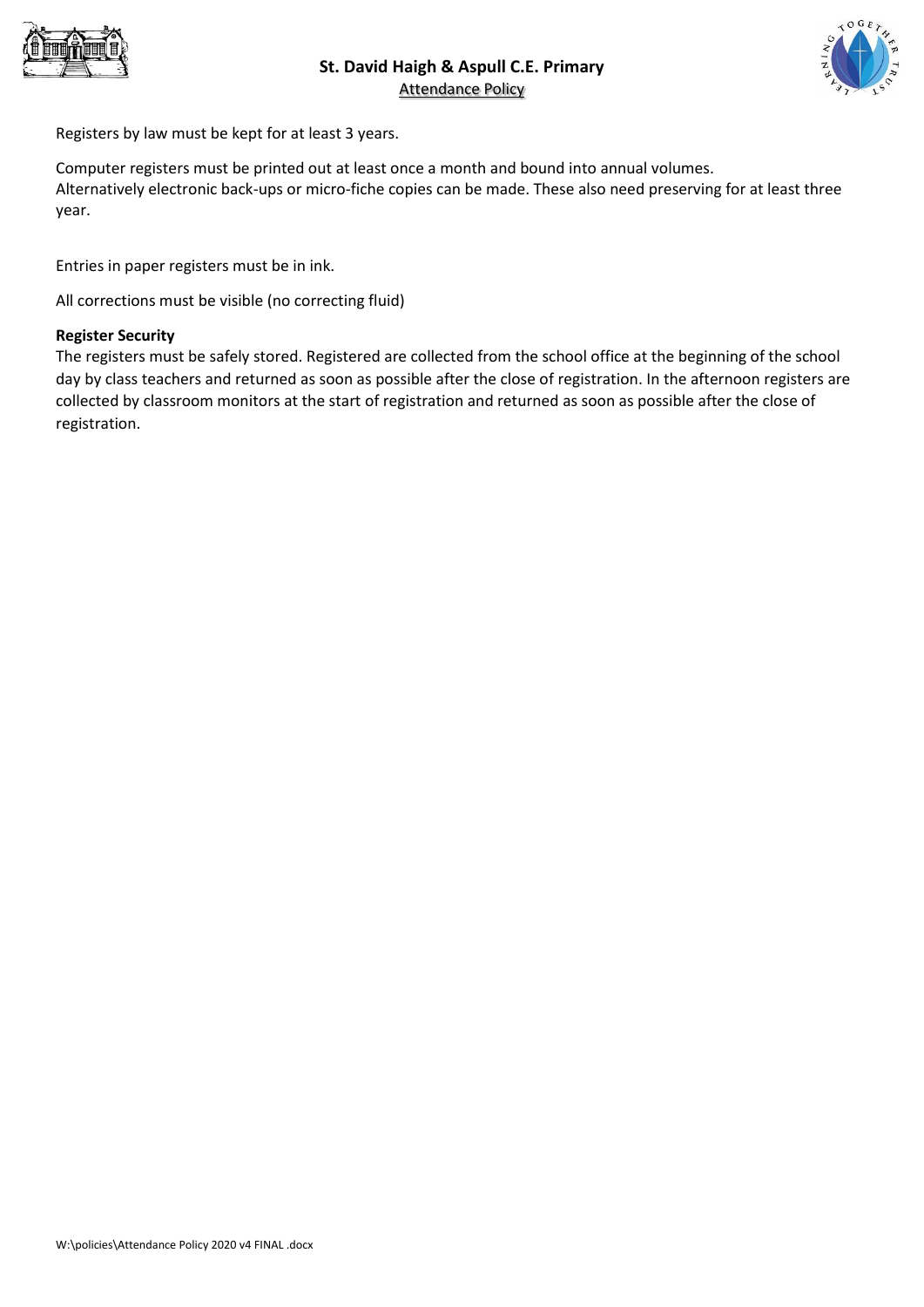



# **Appendix 1** – The Law

#### **1 The Law**

The Education Act 1996 Part 1, Section 7 states:

The parent of every child of compulsory school age shall cause him to receive efficient full-time education suitable-

- [a] To his age, ability and aptitude and
- [b] To any special needs he may have.

either by regular attendance at school or otherwise.

For educational purposes the term parent is used to include those that have parental responsibility and/or those that have the day to day care of the child.

The legislation that appertains to children who are of compulsory school age and are registered at school is contained within this Act.

Part V1 Section 444 contains the details of when an offence is committed if a child fails to attend school.

Register and Admission Roll keeping.

The legal requirements are found in:

The Education [Pupil Registration] (England) Regulations 2006

#### **Categorisation of Absence**

#### **Any pupil who is on roll but not present in the school must be recorded within one of these categories**.

- 1. Unauthorised Absence
- 2. Authorised Absence
- 3. Approved Educational Activity

#### **1. Unauthorised absence**

This is for those pupils where no reason has been provided, or whose absence is deemed to be without valid reason.

#### **2. Authorised absence**

This is for those pupils who are away from school for a reason that is deemed to be valid under the Education Act 1996.

#### **3. Approved Educational Activity**

This covers types of supervised educational activity undertaken off site but with the approval of the school. Note: Pupils recorded in this category are deemed to be present for attendance returns purposes.

This would include:

- Work experience placements
- Field trips and educational visits
- Sporting activities
- Link courses or approved education off site
- **Most types of dual registration**

*Draft November 2019; agreed January 2020; to be reviewed Sept 2022*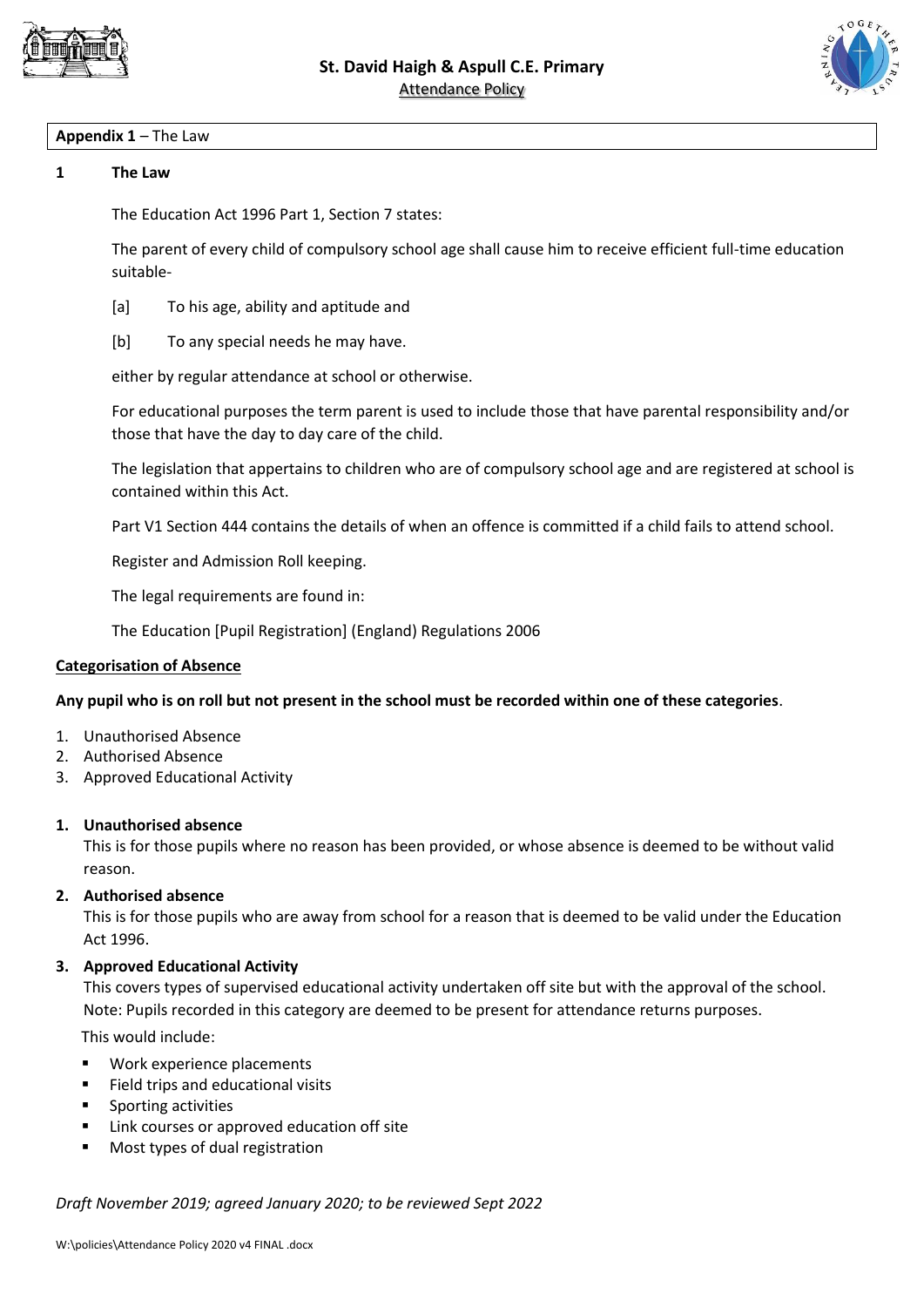



#### **Appendix 2** – Absence letter home

Dear Parent,

Your child was absent from school as listed below and we do not appear to have had an explanation for the absence. We have been unable to contact you by phone and so I would be grateful if you would complete and return the slip below as soon as possible.

Parents are requested to contact school on the first day of absence and to send a written explanation on the child's first day back in school.

Yours sincerely,

Mr R Woods Headteacher - - - - - - - - - - - - - - - - - - - - - - - - - - - - - - - - - - - - - - - - - - - - - - - - - - - - - - - - - - - - - - - - - - - - - - - - - - - - - - - - - - - - - - - - - Child's name: \_\_\_\_\_\_\_\_\_\_\_\_\_\_\_\_\_\_\_\_\_\_\_\_\_\_\_\_\_\_\_\_\_\_\_\_\_\_\_ Class: \_\_\_\_\_\_\_\_\_\_\_\_\_\_\_\_\_\_\_\_\_\_\_\_\_\_ Date(s) of absence: \_\_\_\_\_\_\_\_\_\_\_\_\_\_\_\_\_\_\_\_\_\_\_\_\_\_\_\_\_\_\_\_\_\_\_\_\_\_\_\_\_\_\_\_\_\_\_\_\_\_\_\_\_\_\_\_\_\_\_\_\_\_\_\_\_\_

Reason for absence:

| Signed: | (Parent/Guardian) |
|---------|-------------------|
|---------|-------------------|

Date: \_\_\_\_\_\_\_\_\_\_\_\_\_\_\_\_\_\_\_\_\_\_\_\_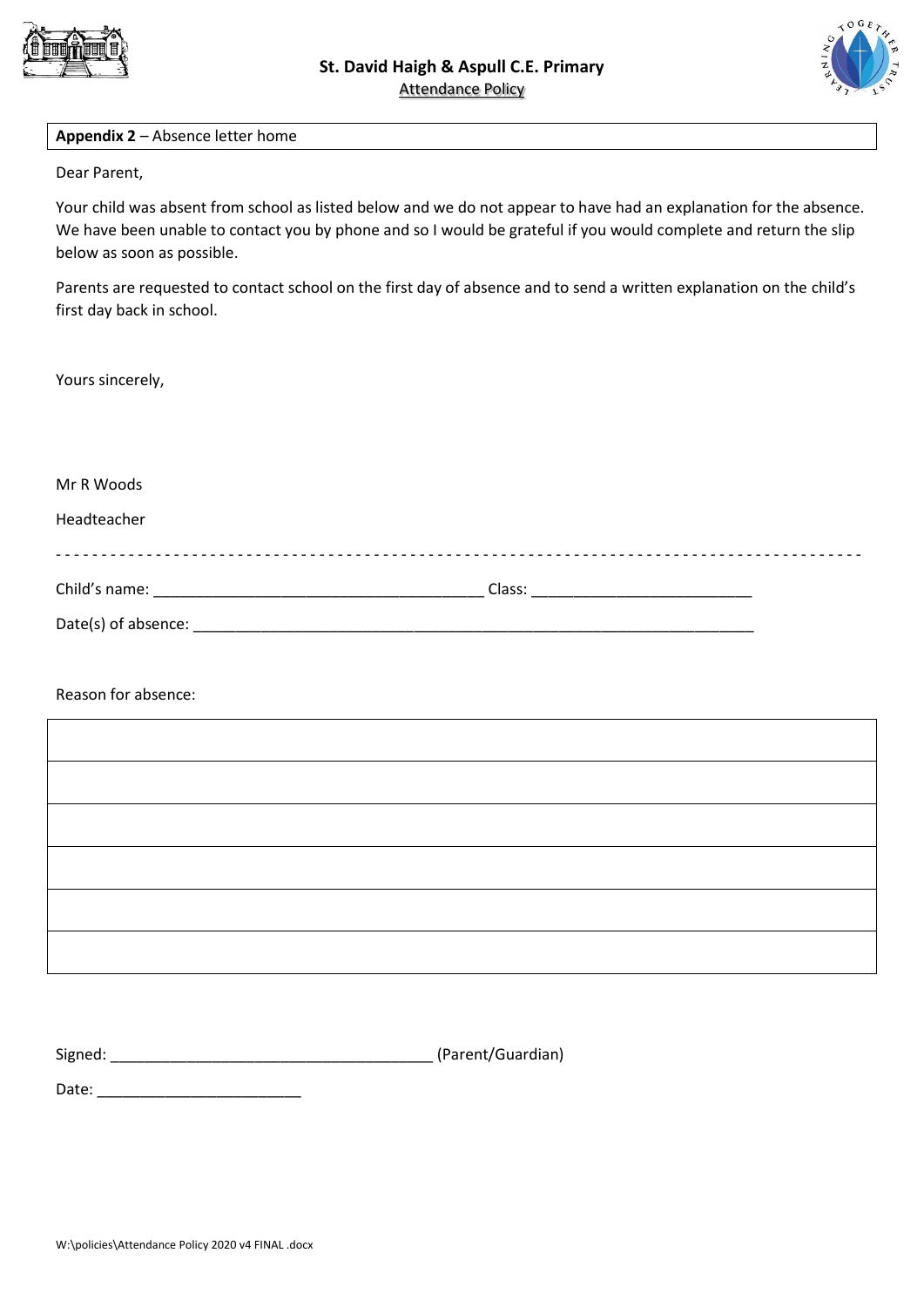



#### **Appendix 3** – 90% letter

To the parent/carer of:

Date:

Dear Parent / Carer,

During recent attendance checks, it was noted that your child has been absent from school on a number of occasions, in recent weeks.

Although you may have informed school of the reasons for some or all of the absences, I am concerned that your child is currently achieving an attendance rate of below 90%.

These absences are obviously affecting your child's performance within school; I therefore ask that you fulfil your responsibility to ensure your child' regular attendance at school.

Should his/her attendance not improve, the school will seek to arrange a meeting in school to discuss the concerns.

I am aware that occasionally, it may be necessary for children to be absent from school, but I ask for your support in ensuring your child's regular attendance in order that your child may benefit from the educational opportunities available.

Should you wish to discuss this further, please do not hesitate to contact me.

Yours faithfully,

Mr R Woods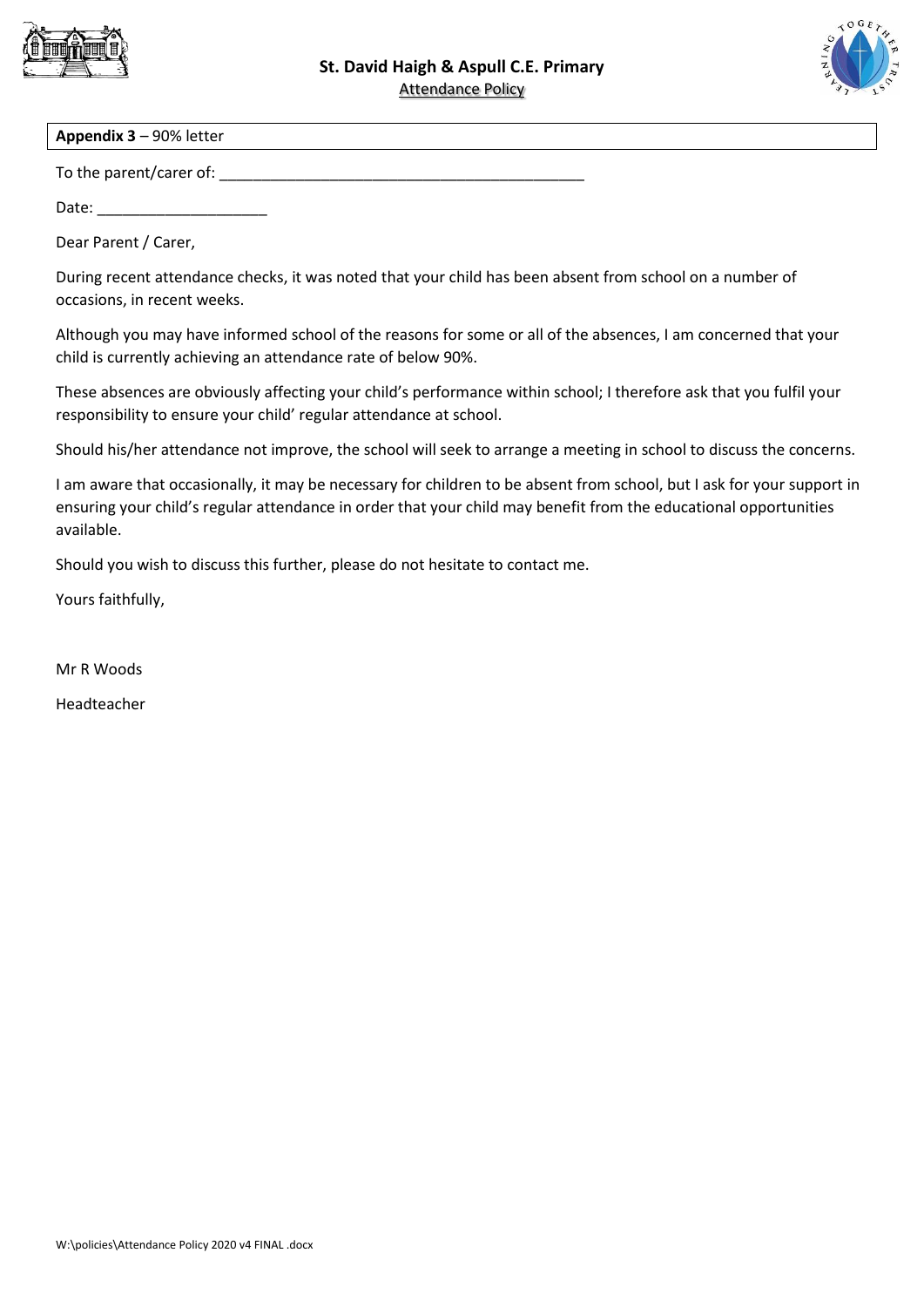



**Appendix 4.1** – Leave of Absence Form (pupil)

**Pupil Absence Request Form**

| Child's name:                                                      |                                                                    | Class & Year: | <u> 1989 - Andrea Station Barbara, amerikan per</u>                                                                   |  |
|--------------------------------------------------------------------|--------------------------------------------------------------------|---------------|-----------------------------------------------------------------------------------------------------------------------|--|
| Date(s) of absence:                                                |                                                                    |               |                                                                                                                       |  |
| Length of absence: (please circle)                                 |                                                                    |               |                                                                                                                       |  |
| $\frac{1}{2}$ day am                                               | $\frac{1}{2}$ day pm                                               | Full Day      | Number of days:                                                                                                       |  |
| For Part Day abs:                                                  |                                                                    |               |                                                                                                                       |  |
| Reason for absence:                                                |                                                                    |               | <u> 1989 - Johann Stoff, deutscher Stoff, der Stoff, der Stoff, der Stoff, der Stoff, der Stoff, der Stoff, der S</u> |  |
|                                                                    |                                                                    |               |                                                                                                                       |  |
|                                                                    |                                                                    |               |                                                                                                                       |  |
|                                                                    | (please provide proof of appointment when submitting this request) |               |                                                                                                                       |  |
| Parent/Carer Name:                                                 |                                                                    |               | <u> 1980 - Johann Stein, fransk politik (f. 1980)</u>                                                                 |  |
| Signed:                                                            |                                                                    |               |                                                                                                                       |  |
| Date requested:                                                    | <u> 1989 - Johann Stoff, Amerikaansk politiker (</u>               |               |                                                                                                                       |  |
|                                                                    |                                                                    |               |                                                                                                                       |  |
| I authorise / do not authorise the above absence.<br>Absence code: |                                                                    |               |                                                                                                                       |  |
| Signed:                                                            |                                                                    |               | Mr R. Woods (Headteacher)                                                                                             |  |
| Date:                                                              |                                                                    | Filed:        |                                                                                                                       |  |
|                                                                    |                                                                    |               |                                                                                                                       |  |

*A copy of this request is to be returned to the Parents/Carers requesting the absence.*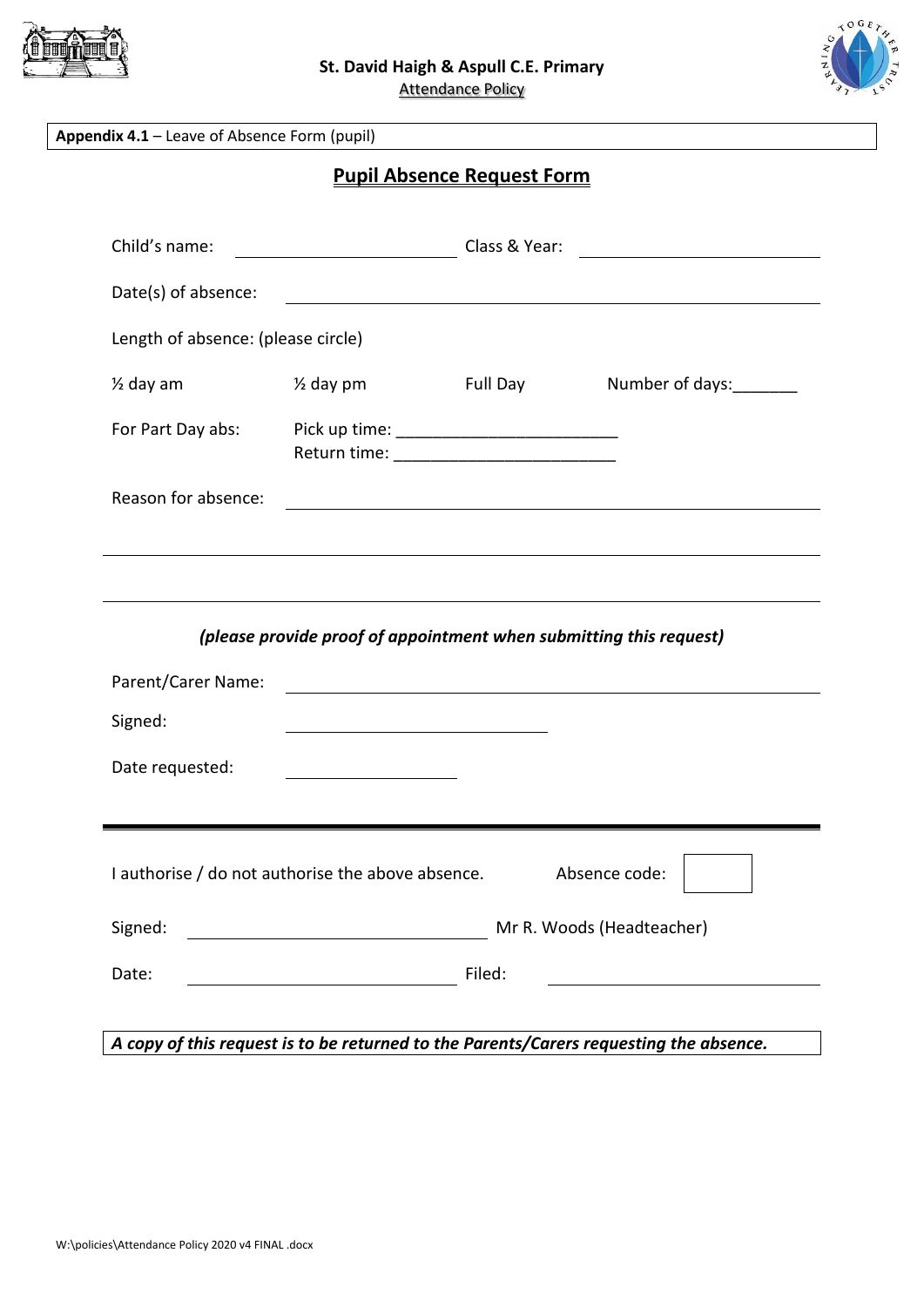



**Appendix 4.2** – Term Time Holiday request form

# **TERM TIME HOLIDAY REQUEST FORM\***

| Child's name:                                                                                                                                                                                                                                                                                                                      |                      | Class & Year:                                                                                                    |                           |
|------------------------------------------------------------------------------------------------------------------------------------------------------------------------------------------------------------------------------------------------------------------------------------------------------------------------------------|----------------------|------------------------------------------------------------------------------------------------------------------|---------------------------|
| Date(s) of absence:                                                                                                                                                                                                                                                                                                                |                      |                                                                                                                  |                           |
| Length of absence: (please circle)                                                                                                                                                                                                                                                                                                 |                      |                                                                                                                  |                           |
| $\frac{1}{2}$ day am                                                                                                                                                                                                                                                                                                               | $\frac{1}{2}$ day pm | Full Day                                                                                                         | Number of days:           |
| For Part Day abs:                                                                                                                                                                                                                                                                                                                  |                      |                                                                                                                  |                           |
|                                                                                                                                                                                                                                                                                                                                    |                      |                                                                                                                  |                           |
| Reason for absence:                                                                                                                                                                                                                                                                                                                |                      |                                                                                                                  |                           |
|                                                                                                                                                                                                                                                                                                                                    |                      |                                                                                                                  |                           |
| Parent/Carer Name:                                                                                                                                                                                                                                                                                                                 |                      | and the control of the control of the control of the control of the control of the control of the control of the |                           |
| Signed:                                                                                                                                                                                                                                                                                                                            |                      |                                                                                                                  |                           |
| Date requested:                                                                                                                                                                                                                                                                                                                    |                      |                                                                                                                  |                           |
|                                                                                                                                                                                                                                                                                                                                    |                      |                                                                                                                  |                           |
| <b>NOTE</b><br>*Please be advised that, by taking this term time holiday you may incur a fine from the<br>local authority/attendance enforcement service (Educational Penalty Notice - EPN).<br>For further details please refer to the school's Attendance Policy - available on request<br>or via the school website, thank you. |                      |                                                                                                                  |                           |
| All term time holidays are all unauthorised therefore: Absence code =<br>G                                                                                                                                                                                                                                                         |                      |                                                                                                                  |                           |
| Signed:                                                                                                                                                                                                                                                                                                                            |                      |                                                                                                                  | Mr R. Woods (Headteacher) |
| Date:                                                                                                                                                                                                                                                                                                                              |                      | Filed:                                                                                                           |                           |
| A copy of this request is to be returned to the Parents/Carers requesting the absence.                                                                                                                                                                                                                                             |                      |                                                                                                                  |                           |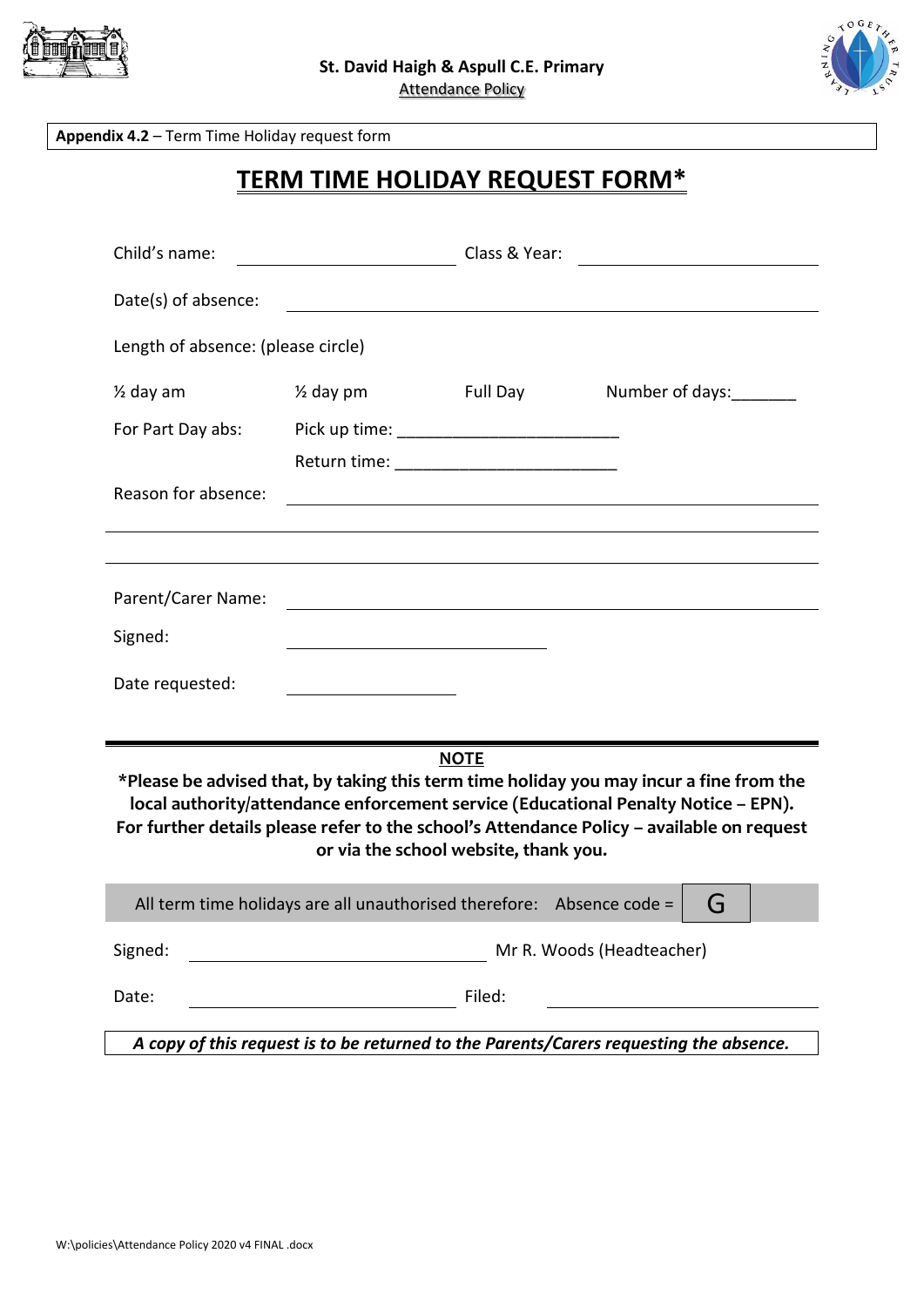



#### **Appendix 5** – Punctuality letter (weekly as required)

Date: \_\_\_\_\_\_\_\_\_\_\_\_\_\_\_\_\_\_\_\_\_\_\_\_\_

Child's Name:

Class:

Dear Parent,

Good attendance and punctuality is very important and has a significant impact on the progress which children make in school. Attendance in schools is carefully monitored and there is a national and local drive to make improvements.

Your child has been late for school \_\_\_\_\_\_\_ times this week and so this is causing concern.

Please arrange for your child to arrive at school slightly before the start of the day.

We would recommend 8.45am as this allows the children time to chat with their friends ready for a good start to the day.

If you are having difficulties with getting your child to school on time or if you have any queries please do not hesitate to contact me.

Yours sincerely,

Mr R Woods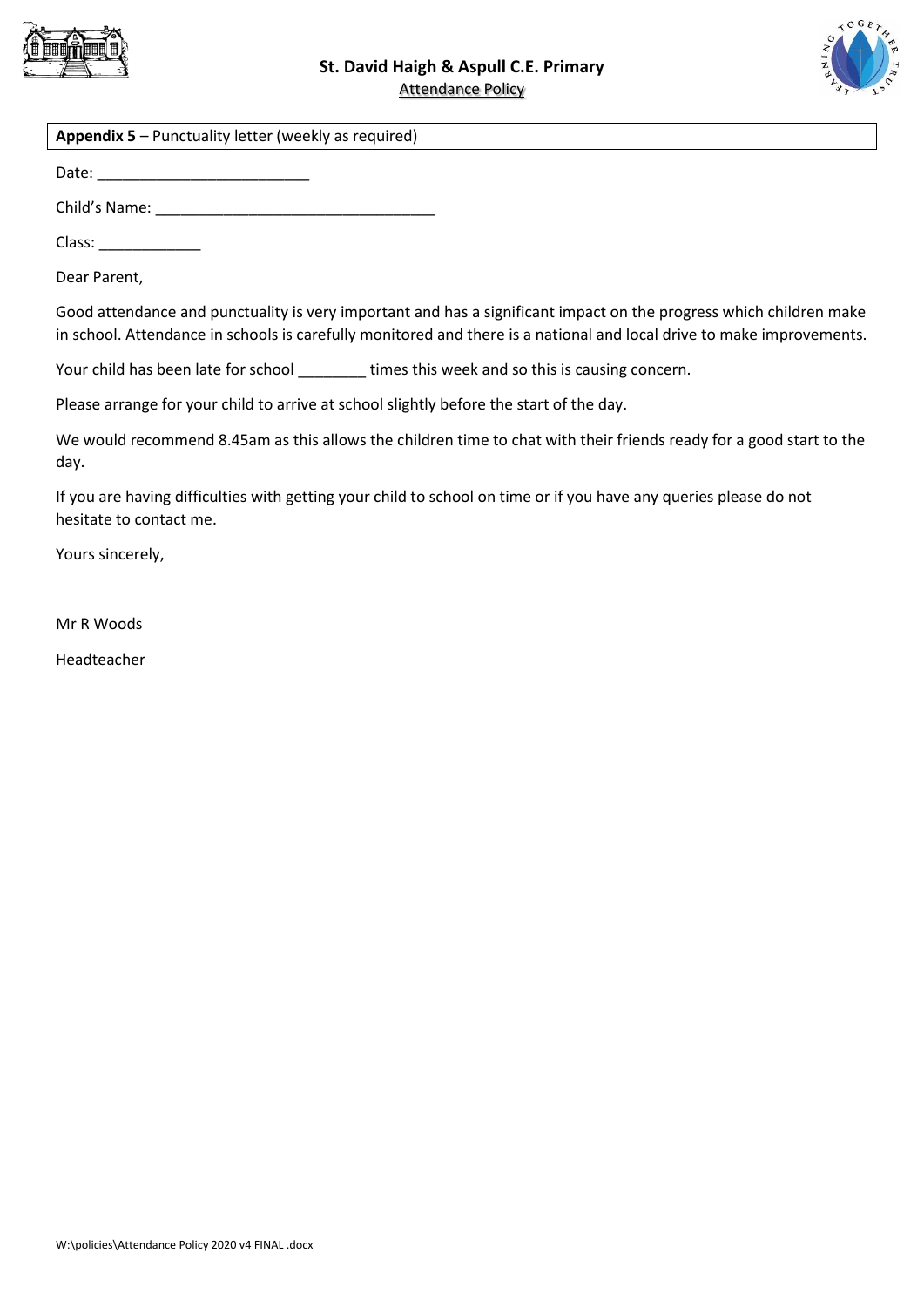



**Appendix 6** – Attendance Letter (coloured)

Date:  $\overline{\phantom{a}}$ 

Dear Parent / Carer,

School Attendance

We have introduced a traffic light system of Red, Amber & Green letters to help improve the attendance and punctuality of our pupils. This is in addition to the attendance figures shared with home on the Individual Assessment Summary throughout the year.

**If you have a Green letter, your child has attended school for over 95% of the time and is ideally where all pupils should aim to be. If this level of attendance continues, your child is likely to achieve their potential in school.**

**If you have an Amber letter, this means that your child's attendance is below the level recommended. It may be due to illness but we feel that you need to be made aware before the level of attendance becomes a cause for concern. (90-94%)**

**If you have a Red letter, then your child has missed significant periods of time away from school and is at serious risk of under achieving and being classed as a 'Persistent Absentee'. When a child's attendance falls below 90% we may ask other agencies to become involved to help improve their attendance. (less than 90%)**

We are asking for the support of all parents to help improve attendance levels, as we believe this is one of the main ways in which our children will be happy at school and achieve their full potential.

Yours sincerely,

Mr R Woods